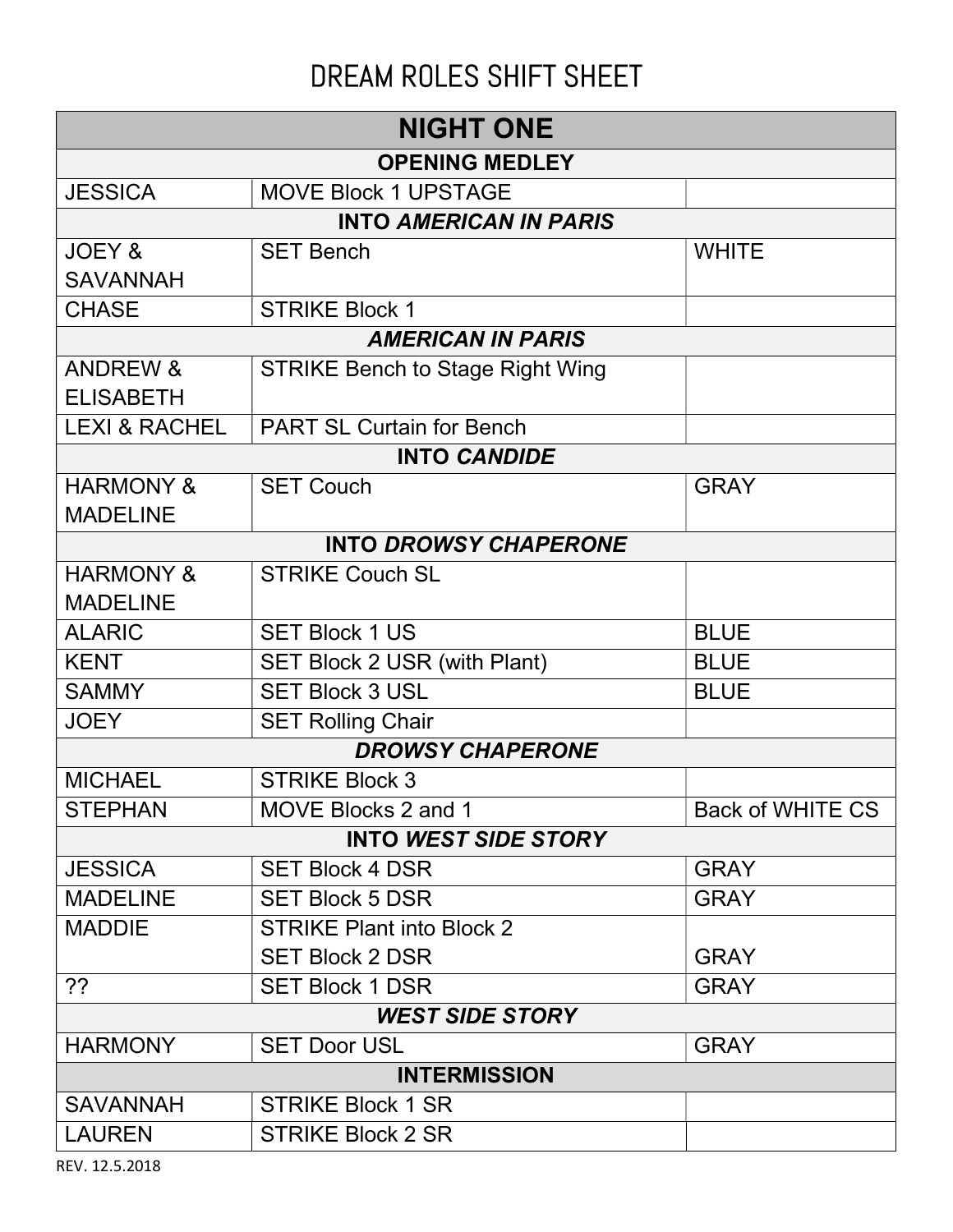| <b>COLLEEN</b>            | <b>STRIKE Block 4 SR</b>      |                  |  |  |
|---------------------------|-------------------------------|------------------|--|--|
| <b>BOBBY</b>              | <b>STRIKE Block 5 SR</b>      |                  |  |  |
| ??                        | <b>STRIKE Door</b>            |                  |  |  |
| <b>LAUREN &amp;</b>       | <b>SET Couch</b>              | <b>GRAY</b>      |  |  |
| <b>COLLEEN</b>            |                               |                  |  |  |
| <b>SAVANNAH &amp;</b>     | <b>SET Props</b>              |                  |  |  |
| <b>BOBBY</b>              |                               |                  |  |  |
|                           | <b>CATCH ME IF YOU CAN</b>    |                  |  |  |
| <b>ANDREW &amp; KIM</b>   | <b>STRIKE Couch</b>           |                  |  |  |
|                           | <b>STRIKE Props</b>           |                  |  |  |
|                           | <b>INTO ANASTASIA</b>         |                  |  |  |
| <b>BOBBY</b>              | <b>SET Block 4 DSR</b>        | <b>PURPLE</b>    |  |  |
| <b>LAUREN</b>             | <b>SET Block 1 SRC</b>        | <b>PURPLE</b>    |  |  |
|                           | <b>ANASTASIA</b>              |                  |  |  |
| <b>HARMONY</b>            | <b>SET Block 3 DSC</b>        | <b>PURPLE</b>    |  |  |
|                           | <b>SET Suitcase USL</b>       | <b>PURPLE</b>    |  |  |
| <b>LAUREN</b>             | <b>MOVE Block 1 DSC</b>       | <b>PURPLE</b>    |  |  |
| <b>BOBBY</b>              | MOVE Block 4 DSC              | <b>PURPLE</b>    |  |  |
|                           | <b>INTO SHREK THE MUSICAL</b> |                  |  |  |
| <b>HARMONY</b>            | <b>STRIKE Block 3 SR</b>      |                  |  |  |
|                           | <b>STRIKE Suitcase</b>        |                  |  |  |
| <b>BOBBY</b>              | <b>STRIKE Block 4 SR</b>      |                  |  |  |
| <b>LAUREN</b>             | <b>STRIKE Block 1 SR</b>      |                  |  |  |
| <b>INTO BEAUTIFUL</b>     |                               |                  |  |  |
| <b>JOEY &amp; JESSICA</b> | <b>SET Piano and Bench SR</b> | <b>PURPLE SR</b> |  |  |
| <b>LAUREN</b>             | <b>SET Door USL</b>           | <b>PURPLE SL</b> |  |  |
| <b>BEAUTIFUL</b>          |                               |                  |  |  |
| <b>LAUREN</b>             | <b>SET Microphone 1 DSL</b>   | <b>PURPLE</b>    |  |  |
| <b>AMANDA</b>             | <b>SET Microphone 2 DSL</b>   | <b>PURPLE</b>    |  |  |
| <b>INTO BOWS/FINALE</b>   |                               |                  |  |  |
| <b>LAUREN</b>             | <b>MOVE Microphone 1 US</b>   |                  |  |  |
| <b>AMANDA</b>             | <b>MOVE Microphone 1 US</b>   |                  |  |  |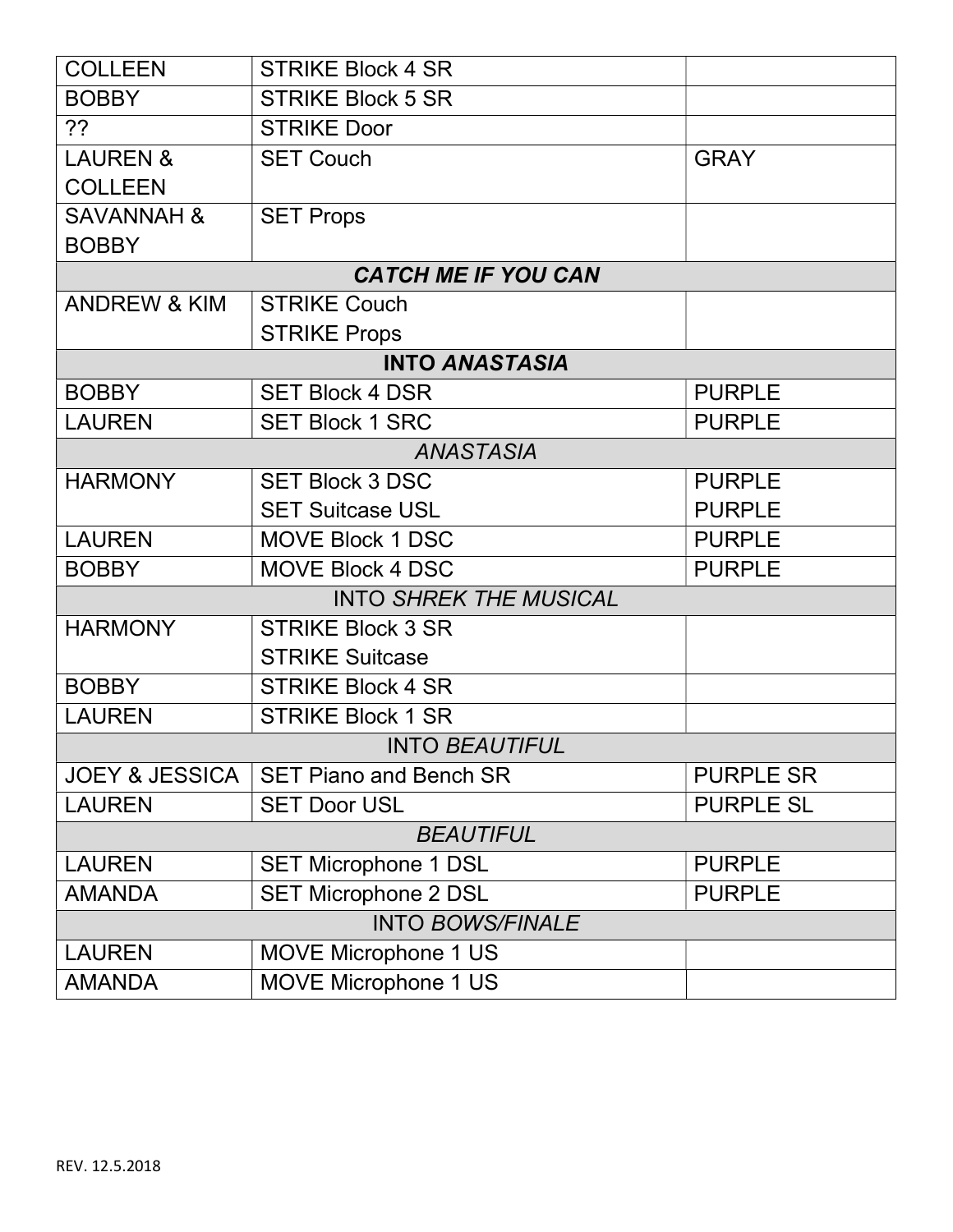| <b>NIGHT TWO</b>       |                                        |               |  |  |
|------------------------|----------------------------------------|---------------|--|--|
| <b>OPENING MEDLEY</b>  |                                        |               |  |  |
| <b>JESSICA</b>         | <b>MOVE Block 1 UPSTAGE</b>            |               |  |  |
|                        | <b>INTO MEAN GIRLS</b>                 |               |  |  |
| <b>LEXI</b>            | <b>MOVE Block 1 SL</b>                 |               |  |  |
| <b>ELISABETH</b>       | <b>SET Block 2 SL</b>                  |               |  |  |
|                        | <b>MEAN GIRLS</b>                      |               |  |  |
| <b>ENSEMBLE</b>        | <b>MOVE Blocks</b>                     |               |  |  |
| <b>ENSEMBLE</b>        | BLOCKS STRUCK: 1 stage right, rest end |               |  |  |
|                        | on stage                               |               |  |  |
|                        | <b>INTO SPELLING BEE</b>               |               |  |  |
| <b>ELISABETH &amp;</b> | <b>SET Table</b>                       | <b>YELLOW</b> |  |  |
| <b>MADELINE</b>        |                                        |               |  |  |
| <b>BOBBY</b>           | <b>SET Block SR</b>                    | <b>YELLOW</b> |  |  |
|                        | <b>STRIKE Block</b>                    |               |  |  |
| <b>HAYLEY</b>          | <b>MOVE Block</b>                      | <b>YELLOW</b> |  |  |
|                        | <b>INTO SHOULDA BEEN YOU</b>           |               |  |  |
| <b>BOBBY</b>           | <b>SET Poof</b>                        | No Spike      |  |  |
| <b>JOEY</b>            | <b>MOVE Blocks</b>                     | <b>GREEN</b>  |  |  |
| <b>KENT</b>            | <b>SET Cart</b>                        | <b>GREEN</b>  |  |  |
|                        | <b>SET Veil</b>                        |               |  |  |
|                        | <b>SET Flowers</b>                     |               |  |  |
|                        | <b>SHOULDA BEEN YOU</b>                |               |  |  |
| <b>KENT</b>            | <b>STRIKE Rolling Cart</b>             |               |  |  |
|                        | <b>INTO PRODUCERS</b>                  |               |  |  |
| <b>BOBBY</b>           | <b>STRIKE Poof</b>                     |               |  |  |
| <b>CHASE &amp;</b>     | <b>STRIKE Blocks</b>                   |               |  |  |
| <b>ELISABETH</b>       |                                        |               |  |  |
| <b>PRODUCERS</b>       |                                        |               |  |  |
| <b>SAVANNAH</b>        | <b>SET Block</b>                       | <b>ORANGE</b> |  |  |
| <b>COLLEEN</b>         | <b>SET Block</b>                       | <b>ORANGE</b> |  |  |
| <b>LEXI</b>            | <b>SET Block</b>                       | <b>ORANGE</b> |  |  |
| <b>ANDREW &amp;</b>    | <b>SET Blue Chair</b>                  | <b>ORANGE</b> |  |  |
| <b>MICHAEL</b>         |                                        |               |  |  |
| <b>INTERMISSION</b>    |                                        |               |  |  |
| <b>ELISABETH</b>       | <b>SET SR Block</b>                    | <b>PINK</b>   |  |  |
| <b>HAYLEY</b>          | <b>SET SR Block</b>                    | <b>PINK</b>   |  |  |